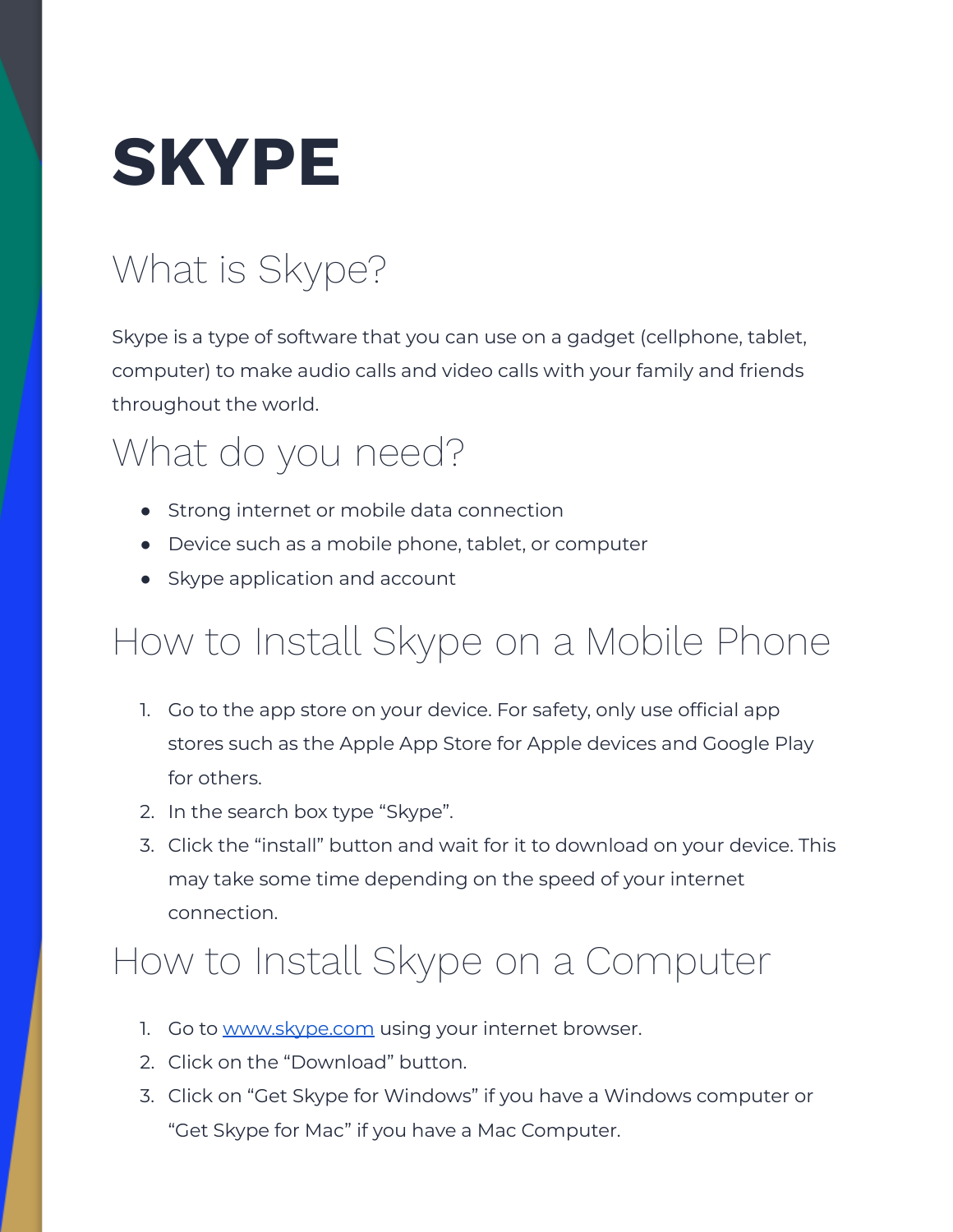4. Follow the prompts to complete the installation process.

#### Creating a Skype Account

- 1. Create a "Skype Name" by entering the name you want your family and friends to see and call you.
- 2. Enter an email address or phone number. This is only for Skype to contact you. This information will not be shared to others.
- 3. Create a password that you can remember but not easy to guess.
- 4. Log-in to your account using your Skype name and password. You will need to enter your Skype name and password every time you will use Skype.

#### Skype Features

- Skype is free to use for as long as you have a strong internet connection.
- You can call anyone as long as they are also using Skype.
- You can call a mobile phone or telephone using Skype, but this will incur charges. You cannot call emergency numbers and toll-free numbers with Skype.

#### Skype Contacts List

- 1. Your Skype Contacts List is where you will find the saved numbers of your family and friends so that you can easily call them.
- 2. If you give Skype the permission to access your device's contact list, Skype will automatically add the people using Skype to your Skype Contacts List. This permission may be granted upon creating a Skype account or in the Skype settings.
- 3. On a computer, go to Contacts from the main menu and select "New Contact". Type the name or mobile phone number in the search bar